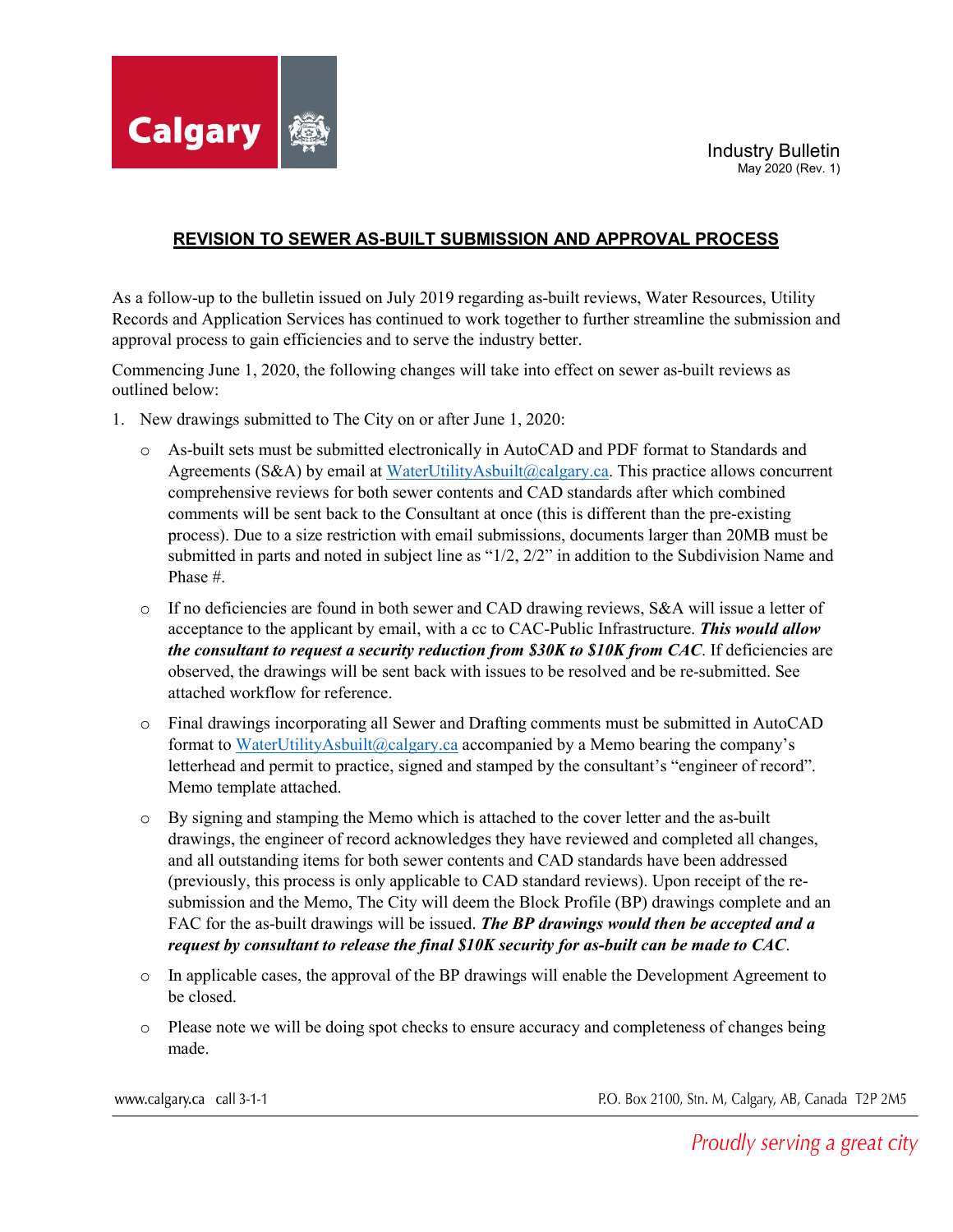

- 2. Drawings submitted prior to June 1, 2020 follow the current review process except that drawings will now be submitted to [WaterUtilityAsbuilt@calgary.ca.](mailto:WaterUtilityAsbuilt@calgary.ca)
- 3. With recent implementation of the new Standard Block Profile Specifications, more information will be provided at a later date on how these new sets will be reviewed.

Effective June 1, 2020, Standards and Agreements within Inspection Services, Water Resources is the sole contact for both sewer and CAD review inquiries. Questions can be forwarded to [WaterUtilityAsbuilt@calgary.ca.](mailto:WaterUtilityAsbuilt@calgary.ca)

Water Resources is currently revising its webpage to display the updated As-built Queue List (currently posted in CAI-UR's webpage) and FAQs that could assist applicants on the new process. Once the new webpage is ready, another communication will be sent-out timely.

For more information please contact May Cayanan a[t may.cayanan@calgary.ca](mailto:may.cayanan@calgary.ca) or Mauro Ficaccio at [mauro.ficaccio@calgary.ca.](mailto:mauro.ficaccio@calgary.ca)

Attachments:

Memo Template New Process Workflow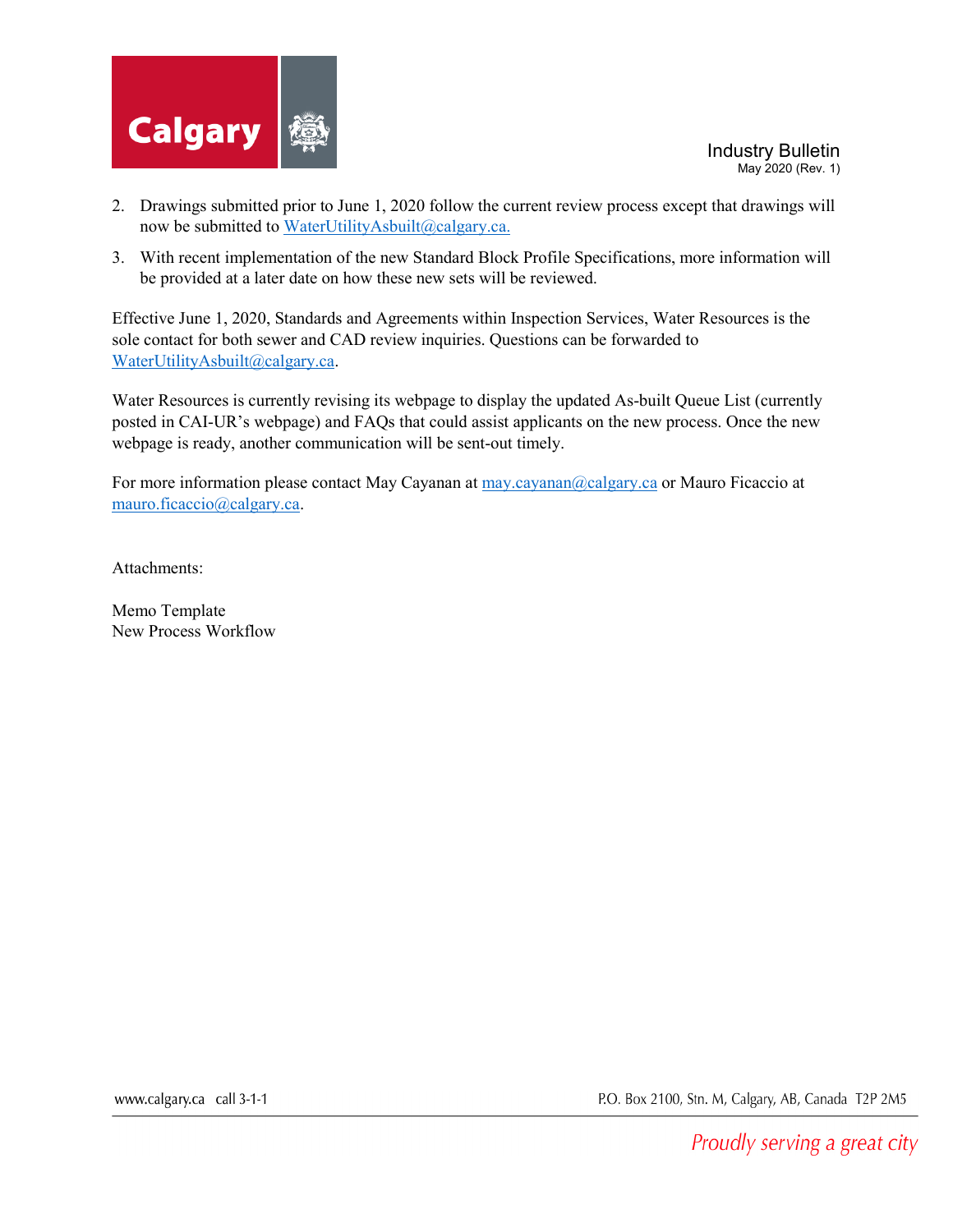## **Draft Memo:**

**To whom it may concern,** 

**We have reviewed the markups, comments, and all items on the checklist received on**  date **date**, related to the as-built drawing submission for:

> **CD Number: DA Number: Subdivision Name and Phase Developer:**

**As the engineer of record, I have reviewed this drawing re-submission based on the revisions and the City of Calgary as-built requirements. By stamping and signing below, I confirm the attached re-submitted As Built Block Profile drawings have been completed as per the markups, comments, and all items on the checklist provided.** 

**If you have any questions or concerns on this submission, please feel free to reach me at the below contact info.** 

**(Add engineering stamp)** 

**Signature**